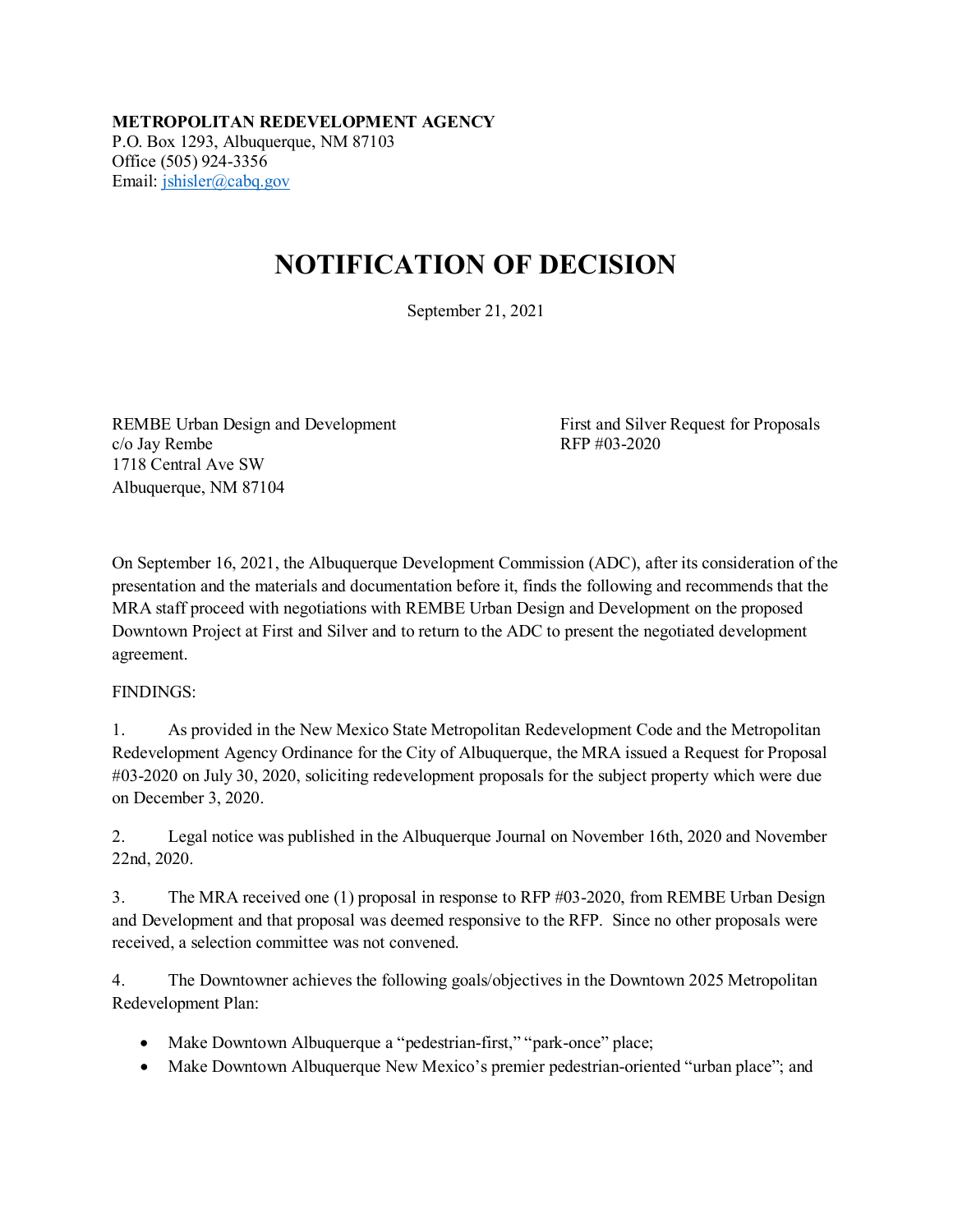- Have at least 20,000 people living within one mile of the Downtown Core, and 5,000 living within the Downtown Core by 2025.
- 5. The Downtowner supports the RFP Evaluation Criteria as follows:
	- Consistency with Stated Project Goals:
		- 1. Project will add 200 housing units to downtown and provide a unique housing product serving a market segment that is not currently offered.
		- 2. Project will add to the economic vibrancy and placemaking by adding a café to the southwest corner of the property and live-work units along the southern façade. Given the glut of retail downtown, small amounts of well-curated retail space is appropriate to avoid unwanted vacancy. Developer will also program the building to host events and other placemaking activities.
		- 3. The members of the project team include several local entities including the developer, architect, and general contractor.
	- Team Experience:
		- 1. Project will be owned and operated by REMBE Urban Design and Development, an experienced local development firm that has developed and managed over \$80 million in infill development projects in Albuquerque. The development team also includes Insight Construction and Mullen Heller Architecture, both experienced and qualified in their fields.
	- Design:
		- 1. The high-density project will maximize the project site while providing a human scale street level experience with the corner café and live-work units.
		- 2. The project is geared towards those who will utilize transit. Generous bicycle parking will be provided. Support for low parking ratios is provided in supporting documentation.
		- 3. The project includes several energy efficiency features including minimizing unit footprint, orientating the building to maximize passive solar gain, and implementing thermal and lighting controls to minimize energy loads during non-occupied hours.
	- Financial Structure:
		- 1. Provided market analysis documents low vacancy rate and high demand for housing in downtown.
		- 2. Pro-forma assumptions were analyzed and determined reasonable.
		- 3. Financial structure includes securing a HUD 221(d)4 loan which provides favorable terms including longer amortization, lower interest rates, and higher loan-to-value ratios.
		- 4. City investment will include contribution of land and additional assistance to be negotiated.
	- Financial Capacity:
		- 1. Project includes an 19% equity contribution from the development team. the Developer appears to have sufficient funds to make the required equity investment under the HUD financing scenario. Additionally, a portion of the required equity would be in the form of a deferred developer fee partially financed by debt.
	- Timeline:
		- 1. Project timeline includes time to secure a HUD 221(d)4 loan. The project assumes 36 months once a development agreement is negotiated.